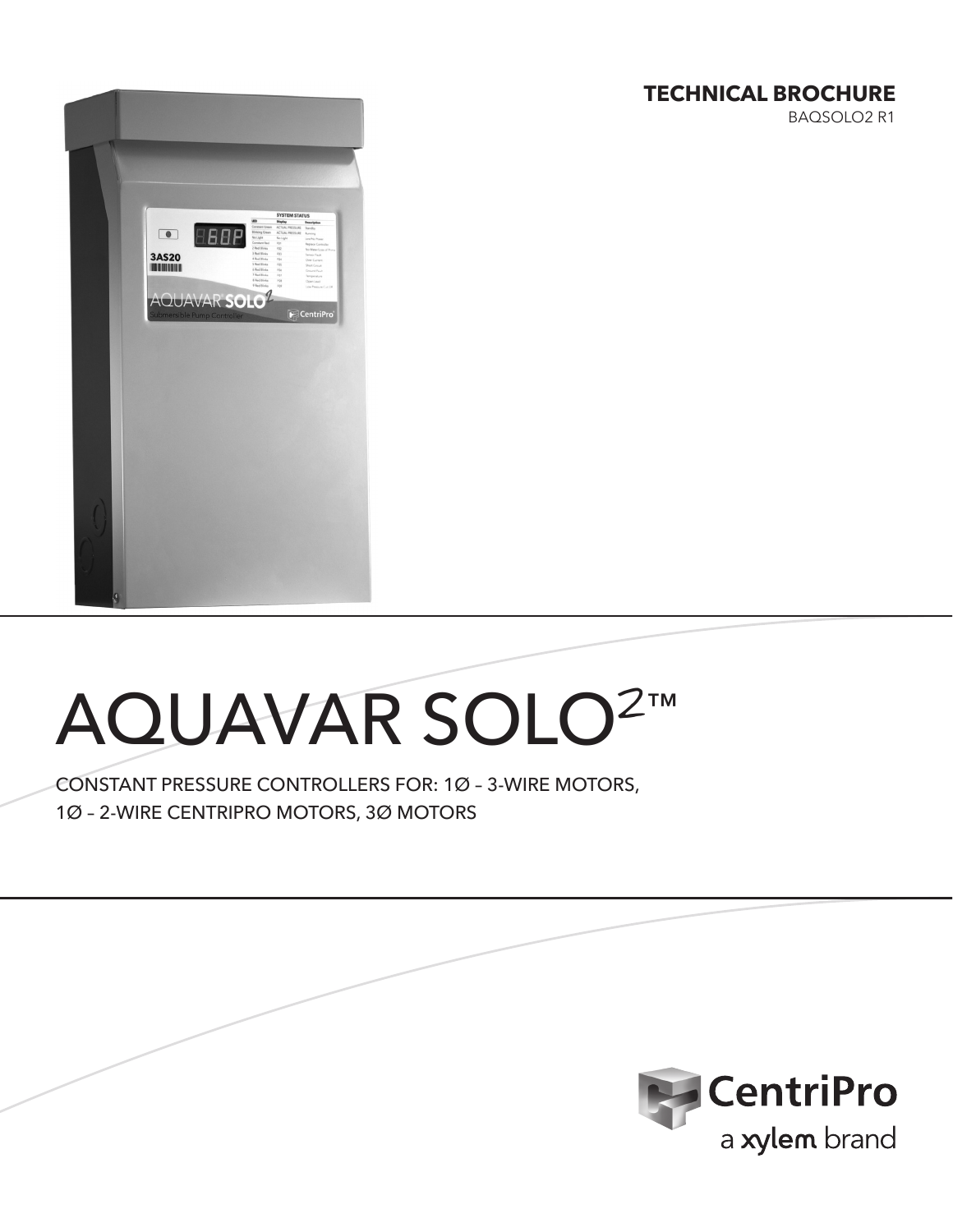# **CentriPro**

# **FEATURES**

LED display clearly indicates actual system pressure, output frequency, current draw and error log.

Dual system set points for advanced system application.

Programmable output relay can be configured to run optional accessories such as a chlorinator, or link to a home monitoring system.

NEMA 3R Enclosure: Rainproof, outdoor/indoor rated enclosure.

Current Limit Selector Switch: Rotary switch to set current limit to match motor Service Factor Amps (SFA).

Dry Well Sensitivity Switch: Choice of low or high sensitivity.

Pressure Drop: Choose a 5 or 20 PSI pressure drop for restarts.

Low Pressure Cut-Off: Set on or off depending on application.

Constant Pressure: Provides consistent pressure even as flow requirements vary.

Controller acts as a pump protection and troubleshooting device. Flashing lights indicate system faults.

Standard pressure sensor cable is 10' long. Optional lengths of 25', 50', 100', 150' and 200' are available.

Integrated output motor filter protects the motor from voltage spikes and limits electrical interference with devices such as portable telephones, radios, televisions and garage door openers.

Cooling Fan: Allows operation in ambient temperatures up to 122ºF.

# **AGENCY LISTINGS**



® Tested to UL 508C and CSA 22.2 0-M91, 14-95 and 0.4- M1982 Standards By Canadian Standards Association File #LR38549



Drinking Water System Components – Health Effects & Optional Annex G - Class 6861 18 - Mechanical Devices - NSF/ANSI 61 - Certified to NSF/ANSI 61 Sect. 8 (including optional Annex G)

**Current Limit Dial** 

# **USER INTERFACE BOARD**

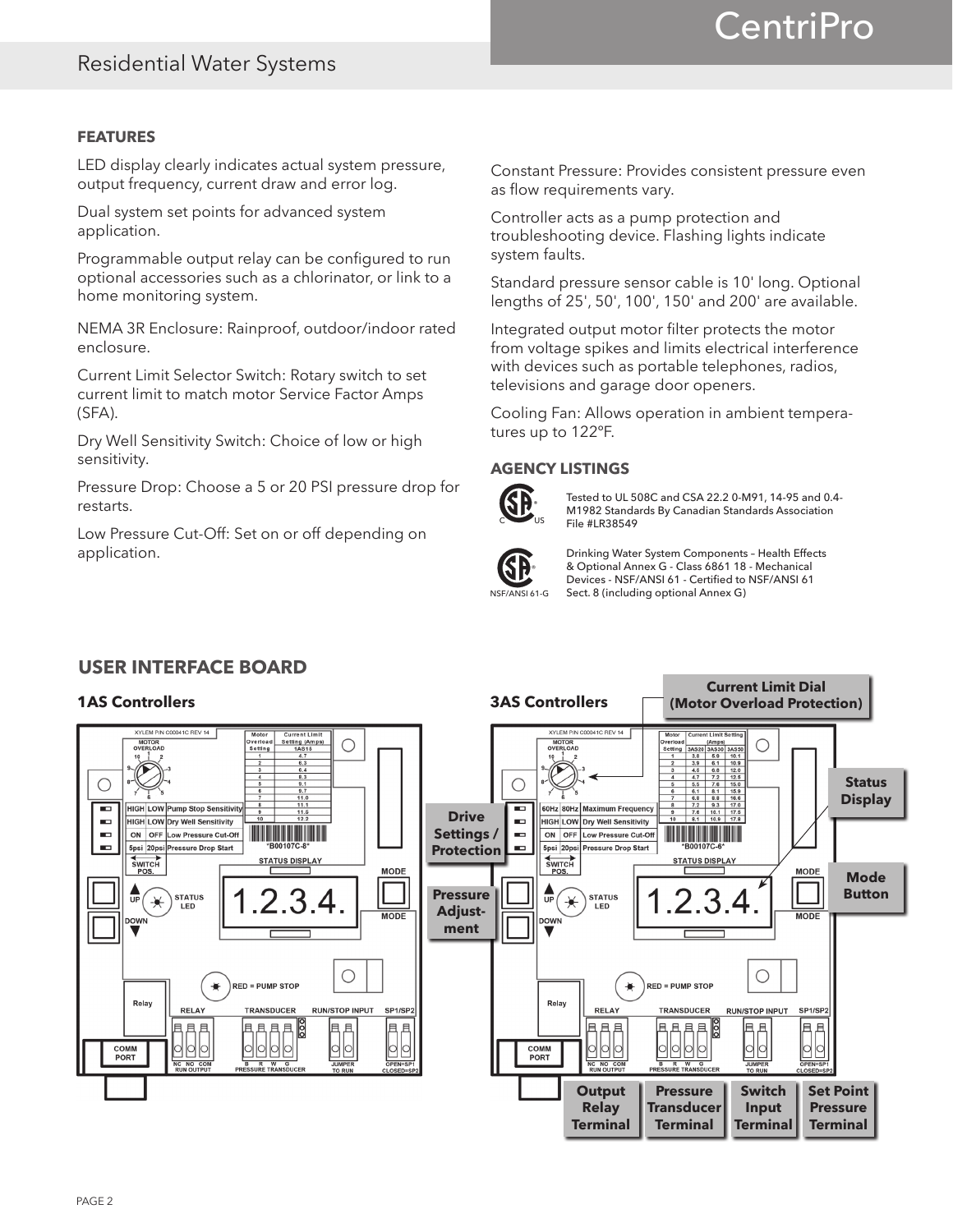# **CentriPro**

# **SPECIFICATIONS – 3Ø MODELS / 1Ø INPUT AND 3Ø OUTPUT**

Controller Temperature Range:

- Minimum Ambient Temperature: 14ºF (-10ºC)
- Maximum Ambient Temperture: 122ºF (50ºC)

Input Voltage: single-phase, 230 Volt, two (2) wire grounded system.

Output Voltage: variable frequency, variable voltage, three-phase power to the motor.

Speed Selector Switch: Selects Output Frequency of either –

- 30 60 Hz Use matched HP Water End and Motor
- 30 80 Hz Use mis-matched Water End and Motor

Enclosure Dimensions:

- Height: 18.6"
- Width: 9.9"
- Depth: 5.3"

Packaged Dimensions:

- Height: 21"
- Width: 13"
- Depth: 8"

# **Motor Compatibility with 3AS\_ \_ Models**

|                |                                            | <b>Three Phase</b>                       |
|----------------|--------------------------------------------|------------------------------------------|
| HP             | <b>CentriPro &amp;</b><br><b>Pentek XE</b> | <b>Franklin &amp;</b><br><b>Grundfos</b> |
| $\frac{3}{4}$  | Yes                                        | Yes                                      |
|                | Yes                                        | Yes                                      |
| $1\frac{1}{2}$ | Yes                                        | Yes                                      |
| 2              | Yes                                        | Yes                                      |
| 3              | Yes                                        | Yes                                      |
| 5              | Yes                                        | Yes                                      |

## **3AS20 SPECIFICATIONS**

- HP Range: ¾ to 2
- Unit Weight: 19 lbs.
- Packaged Weight: 23 lbs.
- Pressure Set point adjustable from 20 - 85 psi using the standard 100 psi sensor. ➀

# **3AS30 SPECIFICATIONS**

- HP Range: 1½ to 3
- Unit Weight: 20 lbs.
- Packaged Weight: 24 lbs.
- Pressure Set point adjustable from 20 - 85 psi using the standard 100 psi sensor. 1

# **3AS50 SPECIFICATIONS**

- HP Range: 3 to 5
- Unit Weight: 25 lbs.
- Packaged Weight: 29 lbs.
- Pressure Set point adjustable from 20 - 100 psi using the standard 200 psi sensor. ➀
- ➀ Higher pressures are available using a higher pressure sensor. See page 4.

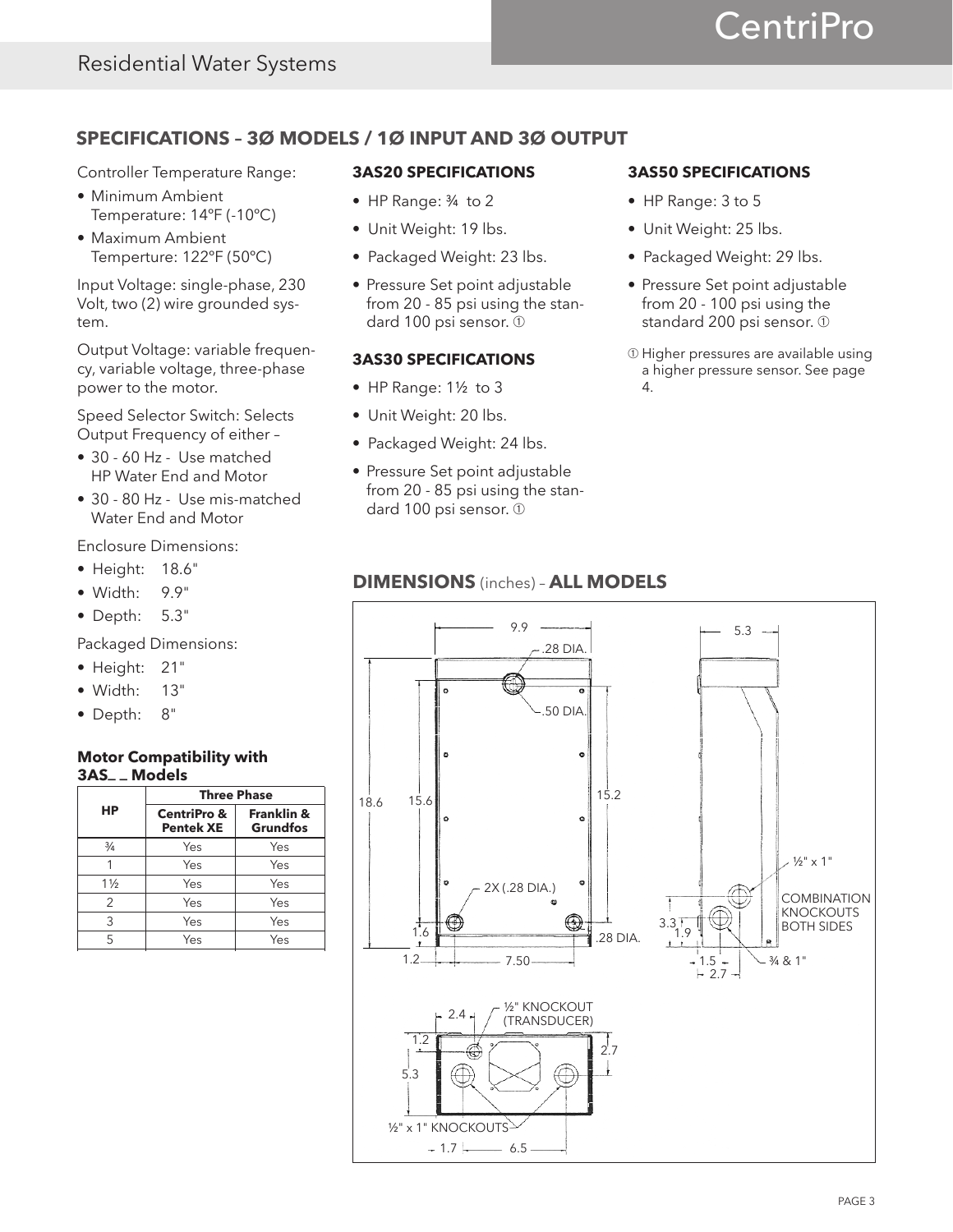# **SPECIFICATIONS – 1AS15 – 1Ø MODEL – 1Ø INPUT AND 1Ø OUTPUT**

Controller Temperature Range:

- Minimum Ambient Temperature: 14ºF (-10ºC)
- Maximum Ambient Temperture: 122ºF (50ºC)

Input Voltage: single-phase, 230 Volt, two (2) wire grounded system.

Output Voltage: 1Ø, variable voltage, variable frequency, single phase power to the 2-wire or 3-wire motor

Speed/Frequency: 30-60 only

Enclosure Dimensions:

- Height: 18.6"
- Width: 9.9"
- Depth: 5.3"

Packaged Dimensions:

- Height: 21"
- Width: 13"
- Depth: 8"

# **1AS15 SPECIFICATIONS**

- Unit Weight: 19 lbs.
- Packaged Weight: 23 lbs.
- Pressure Set point adjustable from 20 - 85 psi using the standard 100 psi transducer.
- HP Range:

#### **Motor Compatibility with Aquavar SOLO 1AS15**

|                |                                            | <b>Single Phase 2-Wire</b>                       |                                            | <b>Single Phase 3-Wire</b>                       |
|----------------|--------------------------------------------|--------------------------------------------------|--------------------------------------------|--------------------------------------------------|
| HP             | <b>CentriPro &amp;</b><br><b>Pentek XE</b> | <b>Franklin, Grundfos</b><br>and Flint & Walling | <b>CentriPro &amp;</b><br><b>Pentek XE</b> | <b>Franklin, Grundfos</b><br>and Flint & Walling |
| $\frac{1}{2}$  | Yes                                        | Yes                                              | Yes                                        | Yes                                              |
| $\frac{3}{4}$  | Yes                                        | Yes                                              | Yes                                        | Yes                                              |
|                | Yes                                        | Yes                                              | Yes                                        | Yes                                              |
| $1\frac{1}{2}$ | Yes                                        | Yes                                              | Yes                                        | Yes                                              |
|                | No                                         | No                                               | Yes                                        |                                                  |

➀ Amps are higher than controller overload range - use of these motors will current limit and provide reduced performance.

# **TANK SIZING**

Diaphragm Tank Sizing and Pre-Set Pressure Recommendations:

Diaphragm type (captive air) tanks are required on these systems.

# **Table 1: Tank Sizing Selection**

| <b>Maximum</b>  |                     | <b>Recommended Tanks</b> |
|-----------------|---------------------|--------------------------|
| <b>Pump GPM</b> | <b>Total Volume</b> | <b>Order Number</b>      |
| 10              | 1.9                 | V6P                      |
| 24              | 4.9                 | V15P                     |
| 36              | 7.3                 | V25P                     |
| 70              | 13.9                | V45                      |
| 100             | 19.9                | V60                      |

Use Total Tank Volume, not drawdown volume, to select the proper tank size. The total tank volume should be approximately 20% of the pump's maximum flow. For example, when using a 10 gpm pump the system requires a minimum 2 gallon (total volume) tank.

The tank sizing recommendations are field proven to prevent objectionable pressure drops on start-up and provide smooth operation for the majority of variable speed pump systems.

When using the default, 5 PSI pressure drop, setting: Set the tank pressure, while tank is empty of water, to 20 psi below the desired system pressure setting. Ex. for a 50 psi system pressure, charge the tank to 30 psi.

See IOM for other settings or if using a large tank.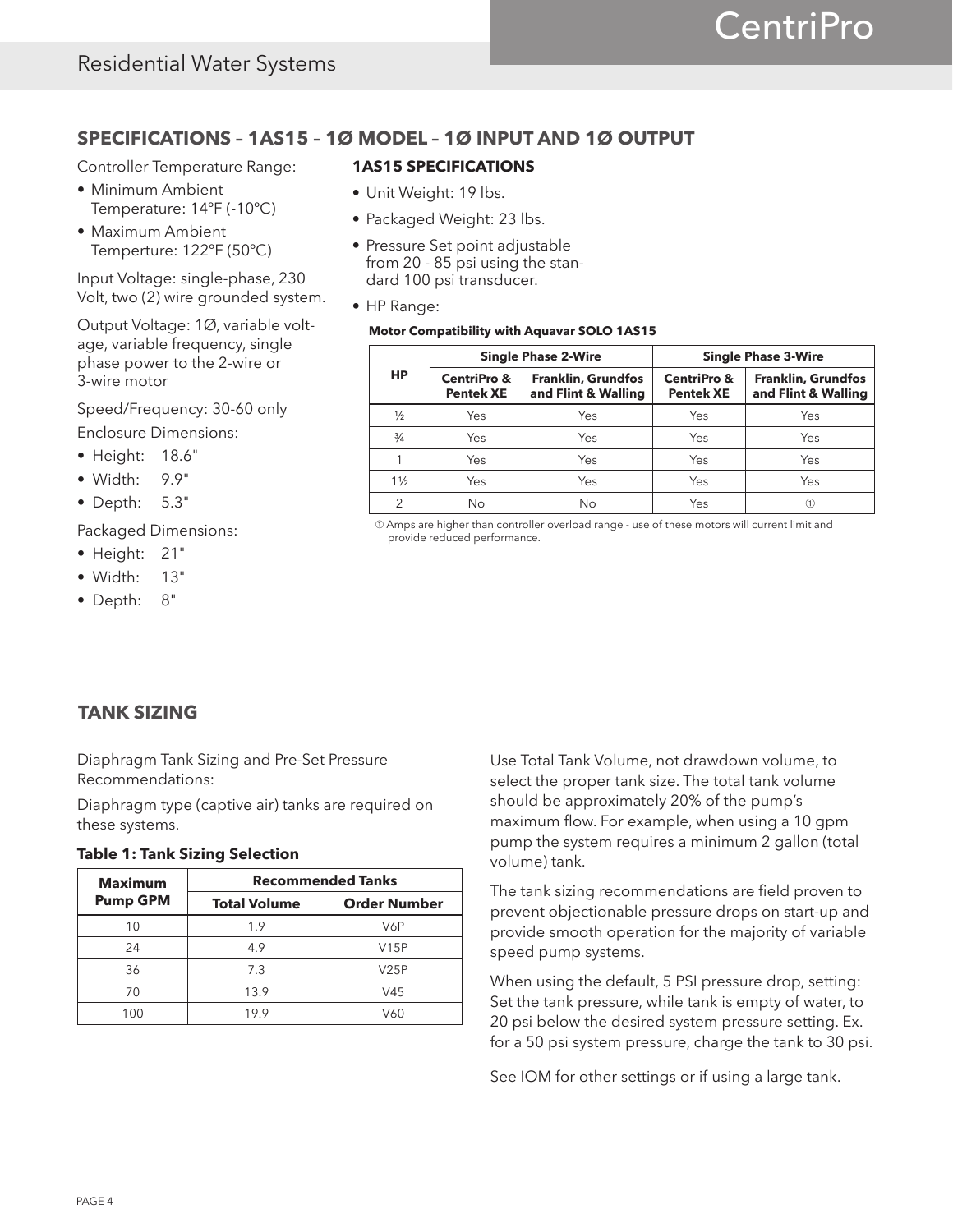|                | <b>Motor</b>     |              |              | <b>Controller Model 2</b> |       | <b>Circuit</b>              | Generator 4 | 196 30 Supply voltage must be                            |
|----------------|------------------|--------------|--------------|---------------------------|-------|-----------------------------|-------------|----------------------------------------------------------|
| <b>HP</b>      | <b>Voltage</b> 1 | <b>1AS15</b> | <b>3AS20</b> | 3AS30                     | 3AS50 | <b>Breaker</b> <sup>3</sup> | (VA)        | VAC - 265 VAC.                                           |
| $\frac{1}{2}$  | 230              |              |              |                           |       |                             | 2200        |                                                          |
|                | 200              |              |              |                           |       |                             |             | 2 Shaded areas indicate which                            |
| $\frac{3}{4}$  | 230              |              |              |                           |       | 15                          | 2900        | controller models can be used                            |
|                | 200              |              |              |                           |       |                             |             | with which motors. Lighter<br>shading indicates combina- |
|                | 230              |              |              |                           |       |                             | 3500        | tions where controller will limit                        |
|                | 200              |              |              |                           |       |                             |             | peak performance to 85% of                               |
| $1\frac{1}{2}$ | 230              |              |              |                           |       | 20                          | 4400        | catalog value for pump/motor.                            |
|                | 200              |              |              |                           |       |                             |             | 3 Circuit Breaker or Dual Element                        |
| $\overline{2}$ | 230              |              |              |                           |       |                             |             | Time Delay Fuse Size (Amps)                              |
|                | 200              |              |              |                           |       | 30                          | 6100        | protecting branch circuit sup-                           |
|                | 230              |              |              |                           |       |                             |             | plying controller.                                       |
| 3              | 200              |              |              |                           |       |                             | 8100        |                                                          |
|                |                  |              |              |                           |       | 40                          |             | 4 Minimum size of single phase                           |
| 5              | 230              |              |              |                           |       | 50                          | 13300       | 240 V generator required.                                |
|                | 200              |              |              |                           |       |                             |             |                                                          |

# **Table 2: Controller, Breaker, Generator Sizing**

#### **Table 3: Service Factor Amps All Motors**

|                |                        |                 |                 |                  | <b>230 Volt</b>  |                 |                  |                 |                   | <b>200 Volt</b>  |                 |
|----------------|------------------------|-----------------|-----------------|------------------|------------------|-----------------|------------------|-----------------|-------------------|------------------|-----------------|
| <b>HP</b>      |                        | <b>102-Wire</b> |                 |                  | <b>10 3-Wire</b> |                 |                  | 3Ø              |                   | 3Ø               |                 |
|                | CentriPro <sup>1</sup> | <b>Franklin</b> | <b>Grundfos</b> | <b>CentriPro</b> | <b>Franklin</b>  | <b>Grundfos</b> | <b>CentriPro</b> | <b>Franklin</b> | <b>Grundfos</b>   | <b>CentriPro</b> | <b>Franklin</b> |
| $\frac{1}{2}$  | 4.7/4.7                | 6               | 6               | 6.3              | 6                | 6               | N/A              | N/A             | N/A               | N/A              | N/A             |
| $\frac{3}{4}$  | 6.4/6.2                | 8               | 8.4             | 8.3              | 8                | 8.4             | 3.9              | 3.8             | N/A               | 4.5              | 4.4             |
|                | 9.1/8.1                | 9.8             | 9.8             | 9.7              | 9.8              | 9.8             | 4.7              | 4.7             | N/A               | 5.5              | 5.4             |
| $1\frac{1}{2}$ | 11.0/10.4              | $13.1^2$        | $13.1^2$        | 11.1             | 11.5             | 11.6            | 6.1              | 5.9             | 7.3               | 7.2              | 6.8             |
| 2              | N/A                    | N/A             | N/A             | 12.2             | $13.2^2$         | $13.2^2$        | 7.6              | 8.1             | 8.7               | 8.8              | 9.3             |
| 3              | N/A                    | N/A             | N/A             | N/A              | N/A              | N/A             | 10.1             | 10.9            | 12.2              | 12               | 12.5            |
| 5              | N/A                    | N/A             | N/A             | N/A              | N/A              | N/A             | 17.5             | 17.8            | 19.8 <sup>2</sup> | $20.2^2$         | $20.5^2$        |

1. CentriPro 2-Wire motors have Generation 1 and Generation 2 amp ratings, see motor nameplate or motor data sticker that was supplied with motor.

2. Amps are higher than controller overload range - use of these motors will current limit and provide reduced performance.

# **PRESSURE RANGES FOR ALL AVAILABLE TRANSDUCERS**

|                   |                    | 1AS15 / 3AS20      |                    | 3AS30              |                    | 3AS50              |
|-------------------|--------------------|--------------------|--------------------|--------------------|--------------------|--------------------|
| <b>Transducer</b> | <b>Minimum PSI</b> | <b>Maximum PSI</b> | <b>Minimum PSI</b> | <b>Maximum PSI</b> | <b>Minimum PSI</b> | <b>Maximum PSI</b> |
| 100 PSI ①         | 20                 | 85                 |                    | 85                 |                    |                    |
| 200 PSI 2         | 40                 | 170                | 40                 | 170                | 20                 | 100                |
| 300 PSI           | 60                 | 255                | 60                 | 255                | 30                 | 150                |

➀ Standard on 1AS15/3AS20, 3AS30 ➁ Standard on 3AS50

**Warning!** Exploding tank can injure or kill, some combinations of Transducer and Controller allow system pressure adjustment to exceed the maximum working pressure of the tank and piping.

Ensure system pressure is set below the maximum working pressure of the tank and system piping.

Protect tank and piping against overpressure, install a properly sized pressure relief valve (PRV) able to pass full pump flow at the maximum working pressure of the tank. In finished basements or where PRV blow-off can cause property damage, pipe the PRV to a suitable drain.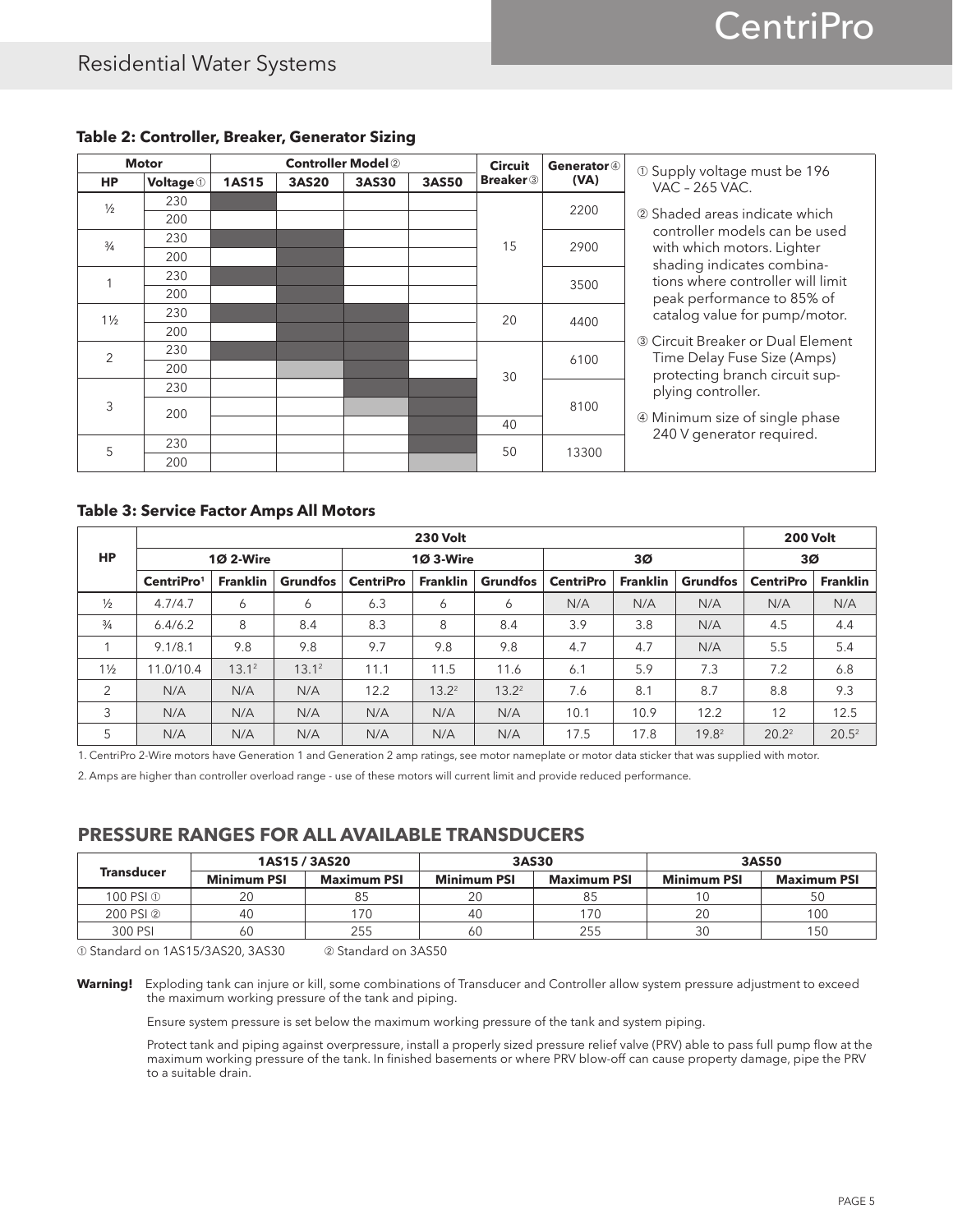#### **Table 4: Wire Sizing Maximum Cable Lengths in Feet to Limit Voltage Drop to 5% for 230 V Systems** ①

#### **1AS15 Controller to Motor – Controllers with 2-Wire 1Ø Motors**

|              |                |                     |            |     |                                                          |      | <b>Motor Lead Lengths - CentriPro 2-Wire Motors -</b><br>Based on Service Factor Amps, 30° C Ambient and 5% Voltage Drop |      |      |      |       |       |       |       |  |  |
|--------------|----------------|---------------------|------------|-----|----------------------------------------------------------|------|--------------------------------------------------------------------------------------------------------------------------|------|------|------|-------|-------|-------|-------|--|--|
|              |                | <b>Motor Rating</b> |            |     |                                                          |      | 60° C & 75° C Insulation - AWG Copper Wire Size                                                                          |      |      |      |       |       |       |       |  |  |
| <b>Volts</b> | НP             | kW                  | <b>SFA</b> | 14  | 4/0<br>2/0<br>3/0<br>12<br>1/0<br>10<br>2<br>8<br>4<br>6 |      |                                                                                                                          |      |      |      |       |       |       |       |  |  |
|              | $\frac{1}{2}$  | 0.37                | 4.7        | 466 | 742                                                      | 1183 | 1874                                                                                                                     | 2915 | 4648 | 7379 | 11733 | 14803 | 18688 | 23544 |  |  |
| 230          | $\frac{3}{4}$  | 0.55                | 6.4        | 342 | 545                                                      | 869  | 376                                                                                                                      | 2141 | 3413 | 5419 | 8617  | 10871 | 13724 | 17290 |  |  |
|              |                | 0.75                | 9.1        | 241 | 383                                                      | 611  | 968                                                                                                                      | 1506 | 2400 | 3811 | 6060  | 7646  | 9652  | 12160 |  |  |
|              | $1\frac{1}{2}$ | . . 1               | 1.0        | 199 | 317                                                      | 505  | 801                                                                                                                      | 1246 | 1986 | 3153 | 5013  | 6325  | 7985  | 10060 |  |  |

## **1AS15 Controller to Motor – Controllers with 3-Wire 1Ø Motors**

|              |                |                     |            |     |     |     | Motor Lead Lengths - CentriPro 3-Wire Motors (CSIR) -<br>Based on Service Factor Amps, 30° C Ambient and 5% Voltage Drop |           |                                                 |      |      |       |       |       |
|--------------|----------------|---------------------|------------|-----|-----|-----|--------------------------------------------------------------------------------------------------------------------------|-----------|-------------------------------------------------|------|------|-------|-------|-------|
|              |                | <b>Motor Rating</b> |            |     |     |     |                                                                                                                          |           | 60° C & 75° C Insulation - AWG Copper Wire Size |      |      |       |       |       |
| <b>Volts</b> | НP             | kW                  | <b>SFA</b> | 14  | 12  | 10  | 8                                                                                                                        | $\bullet$ | 4                                               | 2    | 1/0  | 2/0   | 3/0   | 4/0   |
|              | 1/2            | 0.37                | 6.3        | 348 | 553 | 883 | 1398                                                                                                                     | 2175      | 3467                                            | 5505 | 8753 | 11044 | 13942 | 17564 |
|              | $\frac{3}{4}$  | 0.55                | 8.3        | 264 | 420 | 670 | 1061                                                                                                                     | 1651      | 2632                                            | 4178 | 6644 | 8383  | 10582 | 13332 |
| 230          |                | 0.75                | 9.7        | 226 | 359 | 573 | 908                                                                                                                      | 1413      | 2252                                            | 3575 | 5685 | 7173  | 9055  | 11408 |
|              | $1\frac{1}{2}$ | 1.1                 | 11.1       | 197 | 314 | 501 | 793                                                                                                                      | 1234      | 1968                                            | 3124 | 4968 | 6268  | 7913  | 9969  |
|              | ⌒              | l .5                | 12.2       | 180 | 286 | 456 | 722                                                                                                                      | 1123      | 1790                                            | 2843 | 4520 | 5703  | 7199  | 9070  |

#### **All Models – Service Entrance to Controller**

| Controller Motor |                |         |         |         |     |       |      |                                                                     |     |      |     |                                                |     |     |     |                                                       | Copper Wire Size 75°C Insulation Exposed to a Maximum of 50°C (122°F) Ambient Temperature $\circledcirc$ |      |      |
|------------------|----------------|---------|---------|---------|-----|-------|------|---------------------------------------------------------------------|-----|------|-----|------------------------------------------------|-----|-----|-----|-------------------------------------------------------|----------------------------------------------------------------------------------------------------------|------|------|
| Input            | HP             | 14      | 12      | 10      | 8   |       | 4    |                                                                     |     |      | 1/0 | 2/0                                            | 3/0 | 4/0 | 250 | 300                                                   | 350                                                                                                      | 400  | 500  |
|                  | $\frac{3}{4}$  | 279     | 445     | 706     |     |       |      | 1020   1608   2552   3186   4019   5065   6383   8055               |     |      |     |                                                |     |     |     |                                                       |                                                                                                          |      |      |
|                  |                | 226     | 360     | 571     | 824 |       |      | 1300   2064   2576   3250   4095   5161   6513   8201               |     |      |     |                                                |     |     |     |                                                       |                                                                                                          |      |      |
| 230V             | $1\frac{1}{2}$ | $\star$ | 286     | 455     | 657 |       |      | 1036   1644   2052   2589   3262   4111   5188   6533   8236   9710 |     |      |     |                                                |     |     |     |                                                       |                                                                                                          |      |      |
| 1 PH             |                | $\star$ | $\star$ | 331     | 478 | 754 L | 1197 | 1495                                                                |     |      |     |                                                |     |     |     | 1886   2376   2995   3779   4759   5999   7073   8455 | 9852                                                                                                     |      |      |
|                  |                | $\star$ | $\star$ | 246     | 355 | 561   | 890  | 1111                                                                |     |      |     | 1401   1766   2225   2808   3536   4458   5256 |     |     |     | 62831                                                 | 7321                                                                                                     | 8343 |      |
|                  |                | $\star$ | $\star$ | $\star$ | 218 | 343   | 545  | 680                                                                 | 858 | 1081 |     | 1363   1720   2165   2730   3219               |     |     |     | 3847                                                  | 4483                                                                                                     | 5109 | 6348 |

#### **3AS20, 30, 50 Controller to Motor – Controllers with 3Ø Motors**

| Controller Motor |                |     |     |     |     |                                                       |                                         |  |     |     |     |     |     |                                                                     | Copper Wire Size 75°C Insulation Exposed to a Maximum of 50°C (122°F) Ambient Temperature 2 |     |     |
|------------------|----------------|-----|-----|-----|-----|-------------------------------------------------------|-----------------------------------------|--|-----|-----|-----|-----|-----|---------------------------------------------------------------------|---------------------------------------------------------------------------------------------|-----|-----|
| Output           | <b>HP</b>      | 14  | 12  | 10  | 8   |                                                       |                                         |  | 1/0 | 2/0 | 3/0 | 4/0 | 250 | 300                                                                 | 350                                                                                         | 400 | 500 |
|                  | $\frac{3}{4}$  | 690 |     |     |     | 1100   1748   2523   3978   6316   7884   9945        |                                         |  |     |     |     |     |     |                                                                     |                                                                                             |     |     |
|                  |                | 558 |     |     |     | 890   1413   2040   3216   5106   6375   8041         |                                         |  |     |     |     |     |     |                                                                     |                                                                                             |     |     |
| 230V             | $1\frac{1}{2}$ | 445 | 709 |     |     | 1126   1625   2562   4068   5078   6406   8072        |                                         |  |     |     |     |     |     |                                                                     |                                                                                             |     |     |
| 3 PH             |                | 324 | 516 | 820 |     | 1184   1866   2963   3699   4666   5879   7410   9351 |                                         |  |     |     |     |     |     |                                                                     |                                                                                             |     |     |
|                  |                | 241 | 384 | 609 | 880 |                                                       | 1387 2202 2749 3467 4369 5506 6949 8750 |  |     |     |     |     |     |                                                                     |                                                                                             |     |     |
|                  |                |     | 235 | 373 | 539 | 849                                                   |                                         |  |     |     |     |     |     | 1348   1683   2123   2675   3372   4255   5358   6755   7964   9520 |                                                                                             |     |     |

① Reduce lengths by 13% for 200 V systems. \* Wire does not meet the N.E.C. ampacity requirement.

② Lengths in bold require 90º C wire. Shading indicates 40º C maximum ambient.

The lengths in each of the Wire Sizing tables represent 100% of the allowable voltage drop when motor is running at full load. When sizing wire, the voltage drop of each wire segment must be included. The total must not exceed 100% of the allowable drop. Take for example a 1.5 HP motor with a distance from Service Entrance to Controller of 100' and 500' between the Controller and Motor.

- 
- 
- Service Entrance to Controller  $= 100'$  of 10 AWG (100/455)  $= 22 \%$  (455' is from the S.E. to Controller chart) • Controller to Motor  $= 500'$  of 12 AWG (500/709)  $= 71\%$  (709' is from the Controller to Motor chart) Total Drop (must be  $\leq$  100%) 93 %

If the distance from the Controller to Motor was 600' (600/709) =  $85\% + 22\% = 107\%$ , we would need to use #10 wire for that segment, ex. 600/1126 = 53% + 22% (for 100' of #10) = 75% which is acceptable. It is also acceptable to use different wire sizes for the Buried and Well sections of wire.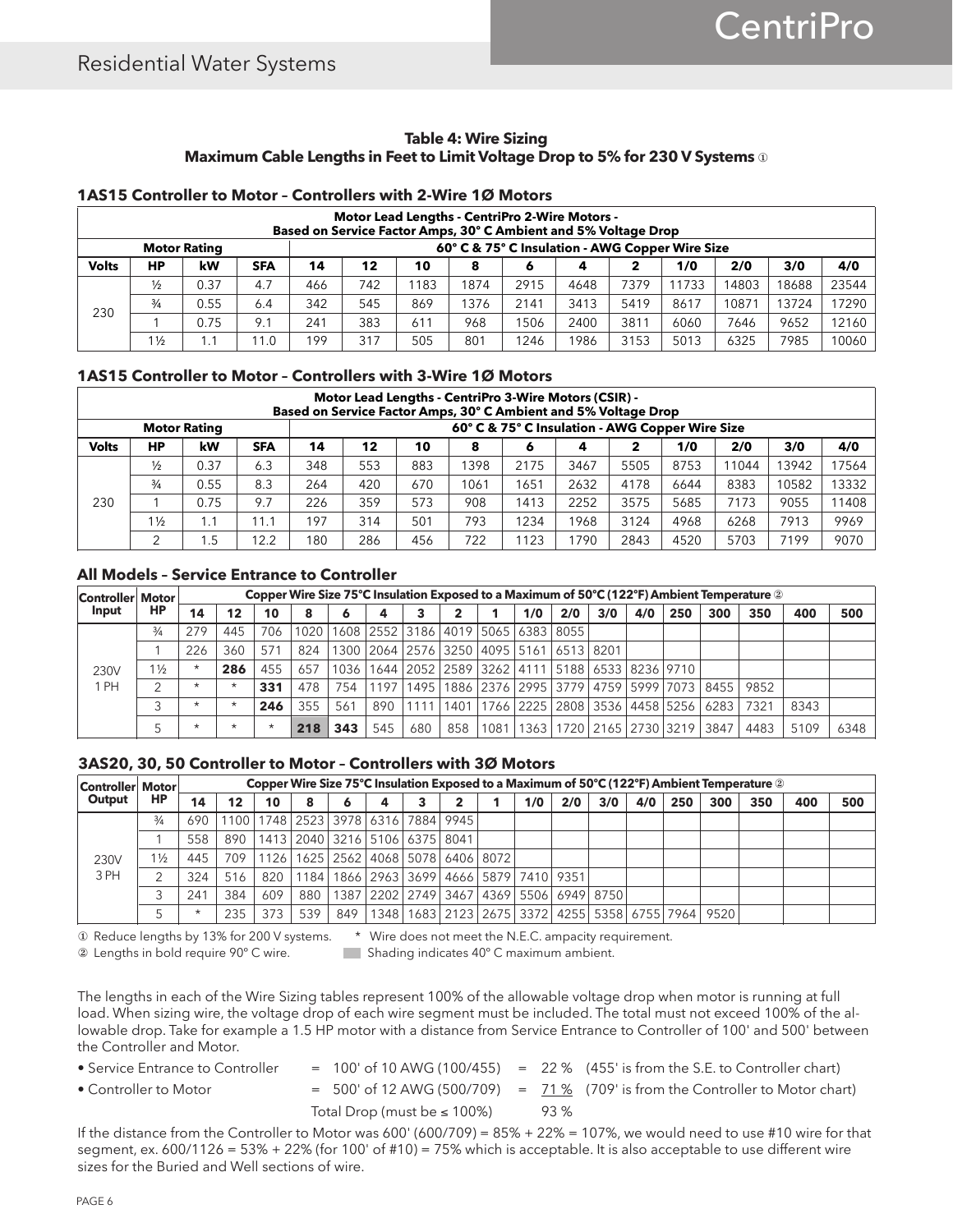|                   |                     |           |      |              | <b>SF</b> |             | <b>Full Load</b> | <b>Service Factor</b> |              | Locked            | Line - Line       |
|-------------------|---------------------|-----------|------|--------------|-----------|-------------|------------------|-----------------------|--------------|-------------------|-------------------|
| <b>CentriPro#</b> | <b>Red Jacket #</b> | <b>HP</b> | kW   | <b>Volts</b> |           | <b>Amps</b> | <b>Watts</b>     | <b>Amps</b>           | <b>Watts</b> | <b>Rotor Amps</b> | <b>Resistance</b> |
| M07430            | 75C323              | 0.75      | 0.55 |              | 1.5       | 3.8         | 812              | 4.5                   | 1140         | 32                | $2.6 - 3.0$       |
| M10430            | 100C323             |           | 0.75 |              | 1.4       | 4.6         | 1150             | 5.5                   | 1500         | 29                | $3.4 - 3.9$       |
| M15430            | 150C323             | 1.5       | 1.1  | 200          | 1.3       | 6.3         | 1560             | 7.2                   | 1950         | 40                | $1.9 - 2.5$       |
| M20430            | 200C323             | 2         | .5   |              | .25       | 7.5         | 2015             | 8.8                   | 2490         | 51                | $1.4 - 2.0$       |
| M30430            | 300C323             | 3         | 2.2  |              | 1.15      | 10.9        | 2890             | 12.0                  | 3290         | 71                | $0.9 - 1.3$       |
| M50430            | 500C323             | 5         | 3.7  |              | 1.15      | 18.3        | 4850             | 20.2                  | 5515         | 113               | $0.4 - 0.8$       |
| M07432            | 75C313              | 0.75      | 0.55 |              | 1.5       | 3.3         | 850              | 3.9                   | 1185         | 27                | $3.3 - 4.3$       |
| M10432            | 100C313             |           | 0.75 |              | 1.4       | 4.0         | 1090             | 4.7                   | 1450         | 26.1              | $4.1 - 5.1$       |
| M15432            | 150C313             | 1.5       | 1.1  | 230          | 1.3       | 5.2         | 1490             | 6.1                   | 1930         | 32.4              | $2.8 - 3.4$       |
| M20432            | 200C313             | 2         | .5   |              | .25       | 6.5         | 1990             | 7.6                   | 2450         | 44                | $1.8 - 2.4$       |
| M30432            | 300C313             | 3         | 2.2  |              | 1.15      | 9.2         | 2880             | 10.1                  | 3280         | 58.9              | $1.3 - 1.7$       |
| M50432            | 500C313             | 5         | 3.7  |              | 1.15      | 15.7        | 4925             | 17.5                  | 5650         | 93                | $.85 - 1.25$      |

# **3Ø, 4" MOTORS – ELECTRICAL DATA, 60 HERTZ 3450 RPM**

# **1Ø, 4" MOTORS – ELECTRICAL DATA, 60 HERTZ 3450 RPM**

| <b>Type</b> |                  | <b>Motor Order Number</b> | <b>HP</b> | <b>KW</b> | <b>Volts</b> | <b>SF</b> | <b>Full Load</b> |              |      | <b>Service Factor</b> | <b>Locked</b>     |             | <b>Winding Resistance</b> |
|-------------|------------------|---------------------------|-----------|-----------|--------------|-----------|------------------|--------------|------|-----------------------|-------------------|-------------|---------------------------|
|             | <b>CentriPro</b> | <b>Red Jacket</b>         |           |           |              |           | <b>Amps</b>      | <b>Watts</b> | Amps | <b>Watts</b>          | <b>Rotor Amps</b> | <b>Main</b> | <b>Start</b>              |
|             | M05422           | 50C211                    | 0.5       | 0.37      |              | 1.6       | 3.7              | 834          | 4.7  | 1073                  | 19.5              | $4.5 - 5.2$ |                           |
| 2 Wire      | M07422           | 75C211                    | 0.75      | 0.55      |              | 1.5       | 5.0              | 130          | 6.4  | 1459                  | 24.8              | $3.0 - 4.8$ | -                         |
| <b>PSC</b>  | M10422           | 100C211                   | 1.0       | 0.75      |              | 1.4       | 7.9              | 679          | 9.1  | 1990                  | 21.7              | $4.2 - 5.2$ | $\overline{\phantom{0}}$  |
|             | M15422           | 150C211                   | 1.5       | 1.1       |              | 1.3       | 9.2              | 2108         | 11.0 | 2520                  | 42.0              | $1.9 - 2.3$ | $\overline{\phantom{a}}$  |
|             | M05412           | 50C311                    | 0.5       | 0.37      | 230          | 1.6       | 5.5              | 745          | 6.3  | 1033                  | 22.3              | $4.2 - 4.9$ | 17.4-18.7                 |
|             | M07412           | 75C311                    | 0.75      | 0.55      |              | 1.5       | 7.2              | 1014         | 8.3  | 1381                  | 32.0              | $2.6 - 3.6$ | 11.8-13                   |
| 3 Wire      | M10412           | 100C311                   |           | 0.75      |              | 1.4       | 8.4              | 1267         | 9.7  | 1672                  | 41.2              | $2.2 - 3.2$ | $11.3 - 12.3$             |
|             | M15412           | 150C311                   | 1.5       | 1.1       |              | 1.3       | 9.7              | 1693         | 11.1 | 2187                  | 47.8              | $1.6 - 2.3$ | $7.9 - 8.7$               |
|             | M20412           | 200C311                   |           | .5        |              | 1.25      | 9.9              | 2170         | 12.2 | 2660                  | 49.4              | $1.6 - 2.2$ | 10.8-12.0                 |

# **The AQUAVAR SOLO2™ 1AS15 model 30-60 hertz speeds only.**

**The AQUAVAR SOLO2™ 3AS models provide the option of operating the system at either 30-60 or 30-80 hertz speeds.**

|                   | 30 - 60 Hertz (Standard Speed) Setting |                 | 30 - 80 Hertz (High Speed) Setting |                 |
|-------------------|----------------------------------------|-----------------|------------------------------------|-----------------|
| <b>Controller</b> | <b>Water End</b>                       | <b>Motor HP</b> | <b>Water End</b>                   | <b>Motor HP</b> |
| 3AS20             |                                        |                 | 1/2                                |                 |
| 3AS20             | $1\frac{1}{2}$                         | $1\frac{1}{2}$  | $\frac{3}{4}$                      | $1\frac{1}{2}$  |
| 3AS20             |                                        |                 |                                    |                 |
| 3AS30             | $1\frac{1}{2}$                         | $1\frac{1}{2}$  | $\frac{3}{4}$                      | $1\frac{1}{2}$  |
| 3AS30             |                                        |                 |                                    |                 |
| 3AS30             |                                        |                 | $1\frac{1}{2}$                     |                 |
| 3AS50             |                                        |                 |                                    |                 |

When using the "80 hertz" setting with mis-matched water ends and motors, use the larger pump curve as the top curve. The bottom, or 30 hertz, curve is calculated using the smaller wet end curve and the Affinity Laws. The ProPak Bulletins define performance curves. See BGPROPAK60 or BGPROPAK80 for curves.